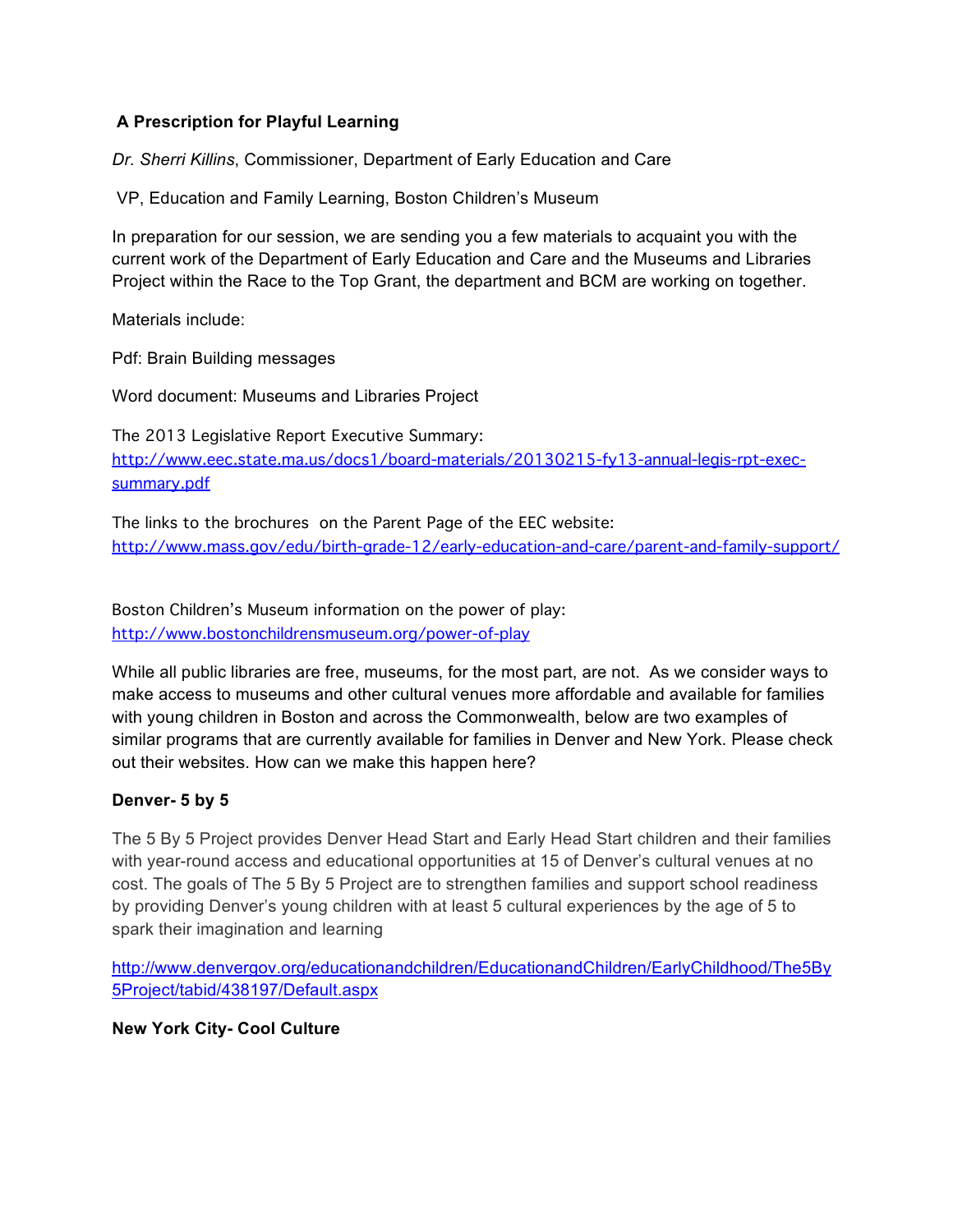Cool Culture helps over 50,000 income-eligible families access and enjoy 90 of NYC's worldclass cultural institutions for free, providing children with experiences that improve literacy and learning: http://coolculture.org/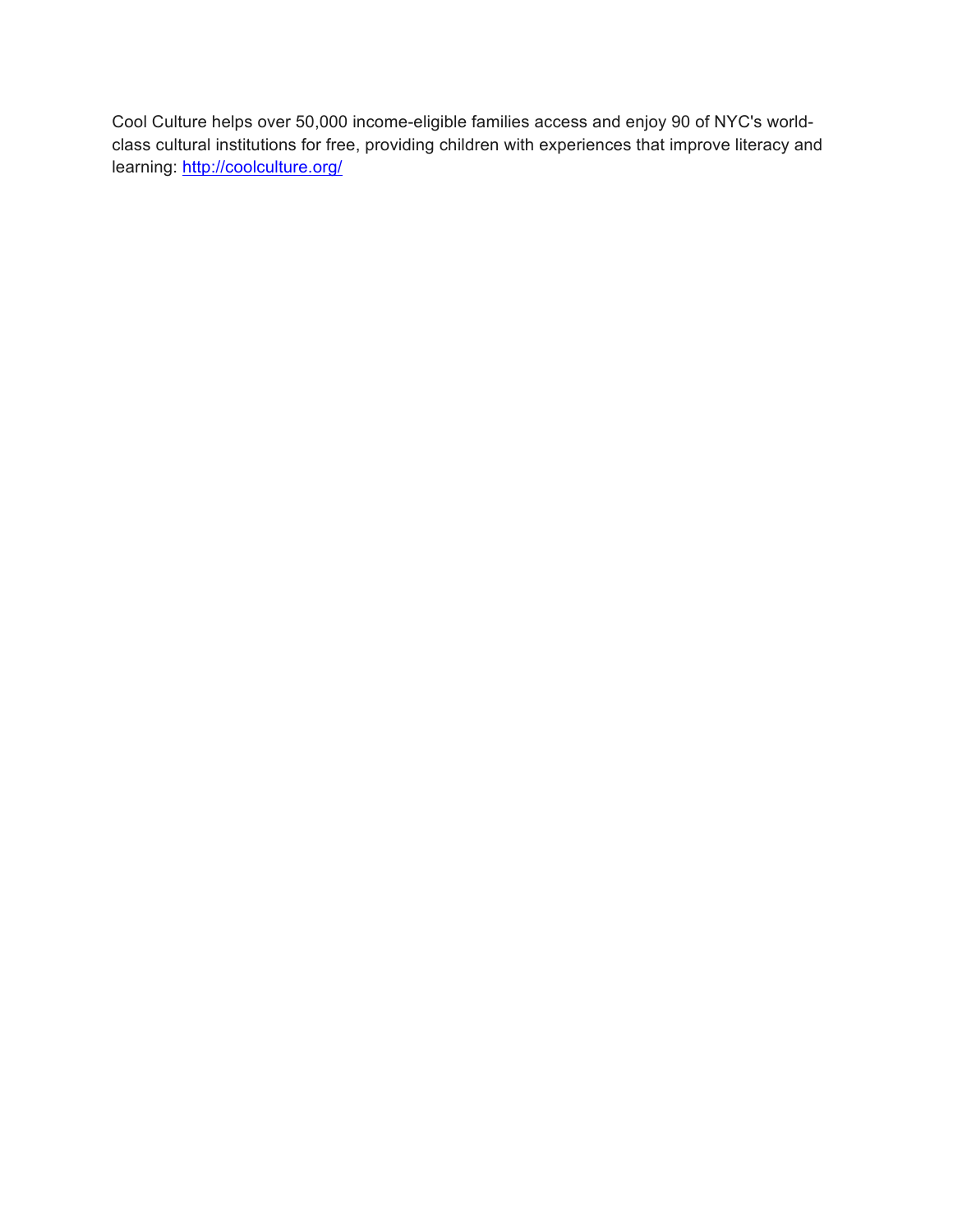

Science shows that early experiences build the foundation for a lifetime of learning, achievement and productive, responsible citizenship. Quality environments, enriching learning opportunities, a connected, supportive community, and positive interactions with knowledgeable adults actually help form the architecture of the developing brain. By advocating for the success of our youngest citizens, we're ensuring a more prosperous economic future for everyone in Massachusetts.

Whether you're a parent, educator, business leader or legislator, all of us have a stake in supporting Brain Building in Progress. Here are five ways that you can be a Brain Builder:

#### **1) Make Any Moment A Brain Building Moment**

Take a moment in a busy world to engage and interact with a child. Children's brains are built through back-and-forth interactions and meaningful conversations with caring adults. Create lasting connections that build a child's brain!

#### **2) Look for Brain Building Zones**

Physical environments provide a framework for children's learning and development. Seek out and support the rich network of children's museums, libraries and community centers existing throughout the Commonwealth. While Brain Building can happen anywhere, these especially stimulating environments play a critical role.

#### **3) Build your knowledge. The more we know, the more we'll help children grow.**

A knowledgeable community and well-qualified education workforce give children the support they need to succeed in school and life. The more that everyone understands the importance of Brain Building, the more prosperous Massachusetts' future will be.

#### **4) Make the Connections that Build Young Brains**

Brain Building is a community-wide commitment with a network of supports. Connect with your local resource centers, Coordinated Family and Community Engagement grantee, go to brainbuildinginprogress.org or call 2-1-1 to learn more about resources in your area.

### **5) Lead So That Young Children Succeed**

Effective leaders are needed to champion Brain Building. Show your commitment by sharing Brain Building information among your networks, taking leadership within your child care program, signing the Brain Building Pledge or advocating for investments that focus on young children. With so much at stake, now's the time to take action.

*The Brain Building in Progress campaign is a public/private partnership of the Massachusetts Department of Early Education and Care, United Way of Massachusetts Bay and Merrimack Valley and a growing community of early education and child care providers, academic researchers, business and government leaders and community organizations. For more information please visit www.brainbuildinginprogress.org*



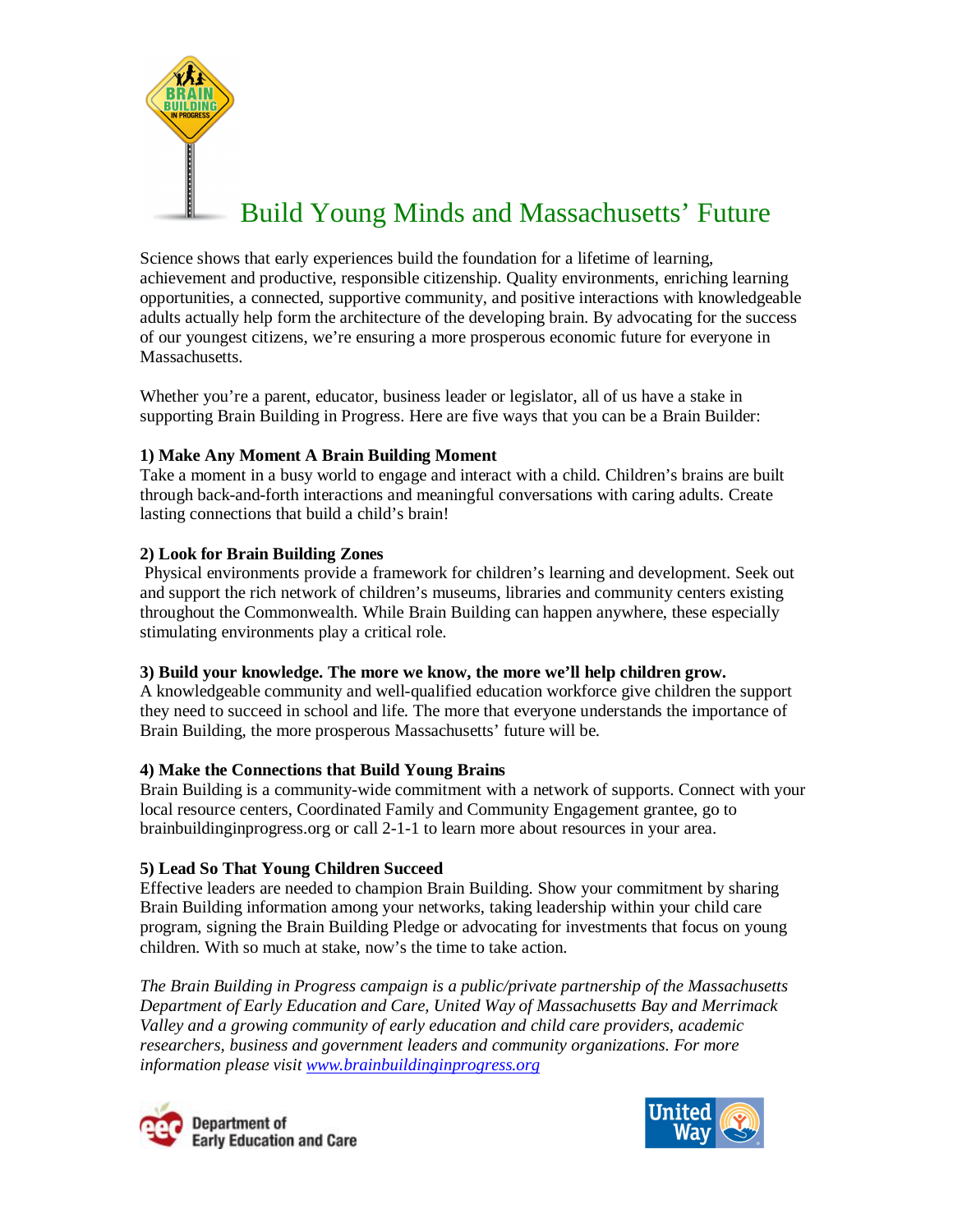**PRESS RELEASE - BOSTON** – *May 7, 2012* – The Patrick-Murray Administration's Department of Early Education and Care (EEC) and Boston Children's Museum (BCM) recently announced a new partnership to expand the state's network of resources for families and communities to support children's learning. This initiative, part of the Commonwealth's Race to the Top – Early Learning Challenge plan, will equip local museums and libraries across the state with programming, curricula and other tools to increase the number of high quality and enriching experiences available to our youngest citizens.

## **Why is the Boston Children's Museum (BCM) involved in this Early Learning Challenge Grant?**

BCM exists to help children understand and enjoy the world in which they live. It is a private, non-profit, educational institution that is recognized internationally as a research and development center and pacesetter for children's exhibitions, educational programs, and curriculum. Founded in 1913, BCM has a 40-member board of trustees (the governing and voting body) and a maximum 90-member board of overseers (the support body).

Research shows that early museum experiences lead to the development of lifelong habits of accessing cultural and arts resources. Children's museums offer families positive, first museum experiences, thereby making them more likely to engage fully in the cultural life of a city or region. By partnering with BCM, EEC has taken a bold step to increasing intentional family engagement efforts and early learning opportunities for the children and families of the Commonwealth. We believe that our contributions to the field of early childhood education, family advocacy and family engagement put BCM in an ideal position to launch the Museums/Libraries Project.

# **What are the goals for the Museums/Libraries Project?**

BCM is happy to have this opportunity to participate and work with new and old partners on this unique, statewide strategy. Our first goal is to create partnerships with museums and libraries and unite in a mission to align informal early learning and development opportunities in our cultural institutions with state standards and to create engaging programming for children and families around a few key topics. Secondly, we will collaborate with EEC, CFCE grantees, and ECRS's to provide museum and library programming to all the families in the Commonwealth. In other words:

 Grow the percentage of families with young children visiting and participating in programs at museums and libraries.